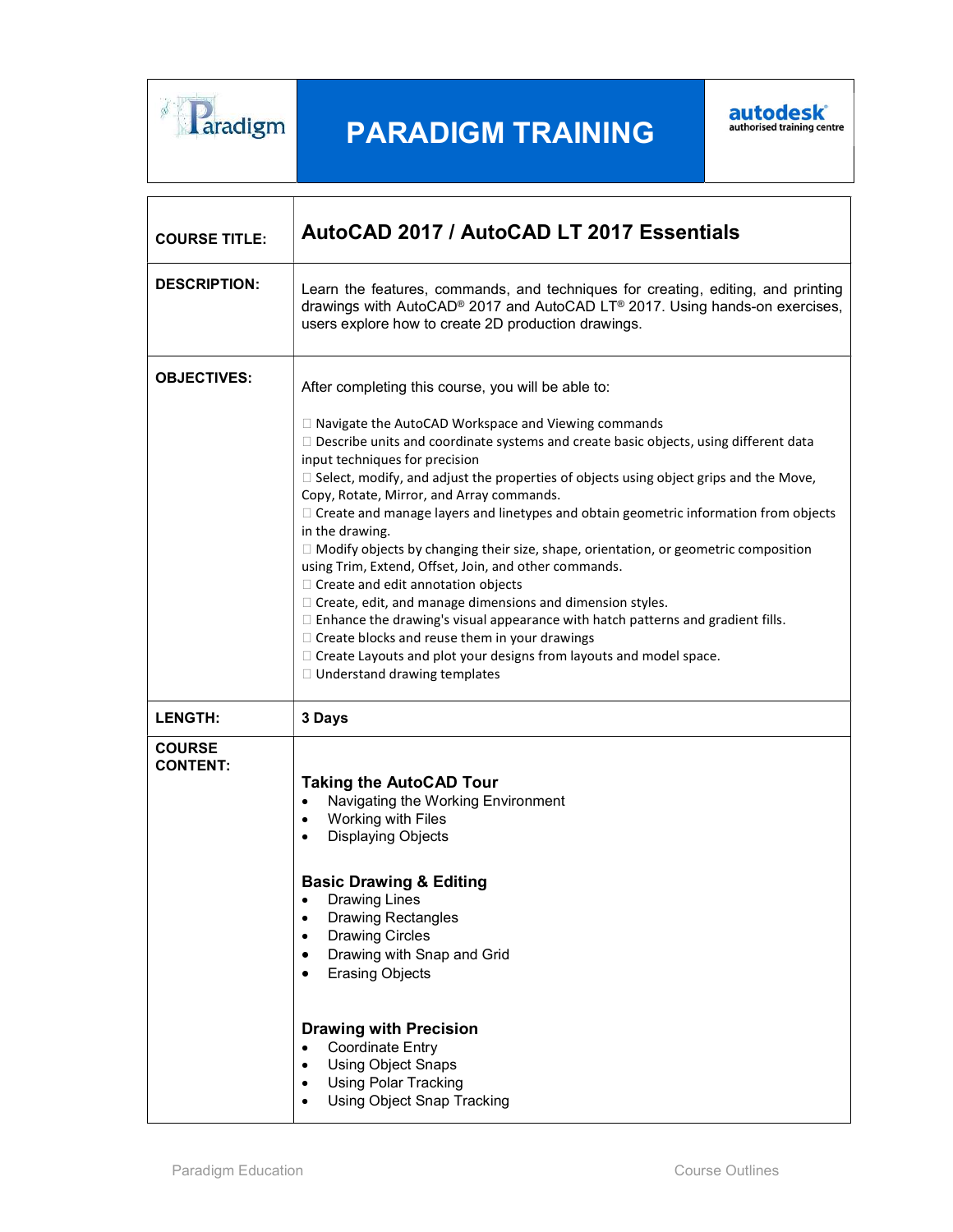#### Manipulating Objects

- Selecting Objects in the Drawing
- Moving Objects
- **•** Copying Objects
- Arraying Objects
- Rotating Objects
- Mirroring Objects
- Scaling Objects

# Drawing Organisation and Inquiry Commands

- Using Layers
- Using Linetypes
- Layer States

#### Object Properties & Measurement

- Working with Object Properties
- Quick Select
- Matching Properties
- Measuring Objects

### Altering Objects

- Trimming and Extending Objects to Defined Boundaries
- Creating Parallel and Offset Geometry
- Joining Objects
- Applying Fillets
- Creating a Chamfer
- Stretching Objects

## Creating Additional Drawing Objects

- Working with Polylines
- Drawing Splines
- Drawing Arcs
- Drawing Polygons

# Annotating the Drawing

- Creating Multiline Text
- Creating Single Line Text
- Using Text Styles
- Editing Text

#### Dimensioning

- Creating Dimensions
- Using Dimension Styles
- **•** Editing Dimensions
- Using Multileaders

# Hatching Objects

- Hatching Objects
- Editing Hatch Objects

## Working with Reusable Content

- Using Blocks
- Working with DesignCenter™
- Using Tool Palettes